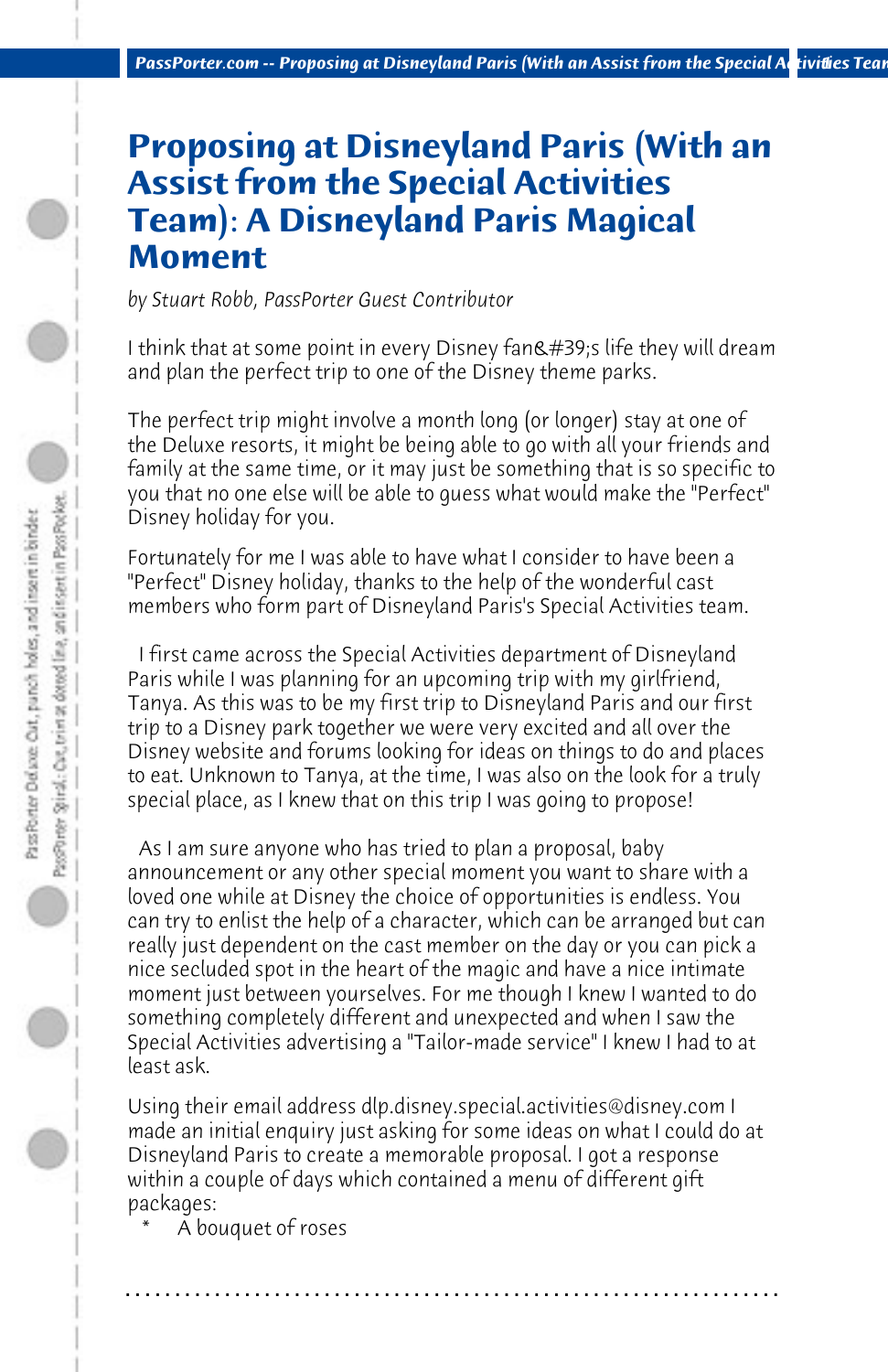- Disney Helium Balloons
- In room decorations using rose petals
- Bottles of wine or champagne in your room

Wedding Themed gift set including Mickey & Minnie themed, plush toy, pens, cushion, snow globe, salt and pepper shakers, mug and magnet 

Disneyland Paris gift set including mug, jigsaw puzzle, Eiffel Tower Mickey figure, autograph book, lanyard and trader pins

 A banquet of options that would have been bound to have given the wow factor I was hoping for, but still it wasn't quite what I was hoping for. I had come across information on a package that used to be available at Disneyland Paris called "Dreams to Live", this involved a meal at California Grill and getting to view the Disney Dreams night-time show from a balcony at the Disneyland Hotel, which for those that don't know is right at the entrance to the Magic Kingdom park, and was definitely more along the plan I had in my head, I wanted an event rather than just gifts. So I enquired after the "Dream to Live" package in my reply to the Special Activities coordinator, hoping I might get lucky and they would do it as a one off again but unfortunately the answer was no. However their proposed alternative was even better.

 I was immediately on board with the idea as I know how much Tanya loves to put on a show and this was perfect. Here is how my proposal took place on the first night of our Disney trip, after we had already spent the day at the Magic Kingdom.

 After making all the arrangements over the phone and email in the weeks prior to our trip the first thing I had to do after we arrived in Disneyland was make up an excuse to disappear! This was so I could meet up with one of the cast members from the Special Activities team at the Disneyland Hotel, there offices are housed in the same building, to give him the engagement ring. Using the old "I left something at the hotel, I'll be right back" line, I quickly dived back out the park and to the Disneyland Hotel. The great thing about the hotel is it is right there at the entrance to the Magic Kingdom so I knew I wouldn't be too long. Having handed over the ring and agreed the final details for the proposal at night we continued about our day as normal.

 On returning to the park at night, timing was of the utmost importance and we were slightly early, I just started a little picture posing game of all the sights just inside the entrance of the Magic Kingdom and at the correct moment moved us over to the town hall building where I introduced myself to a cast member who was waiting for us. He was one of Disneyland's VIP tour guides and gave us a very warm greeting and explained to Tanya how he was going to guide us

**. . . . . . . . . . . . . . . . . . . . . . . . . . . . . . . . . . . . . . . . . . . . . . . . . . . . . . . . . . . . . . . . . .**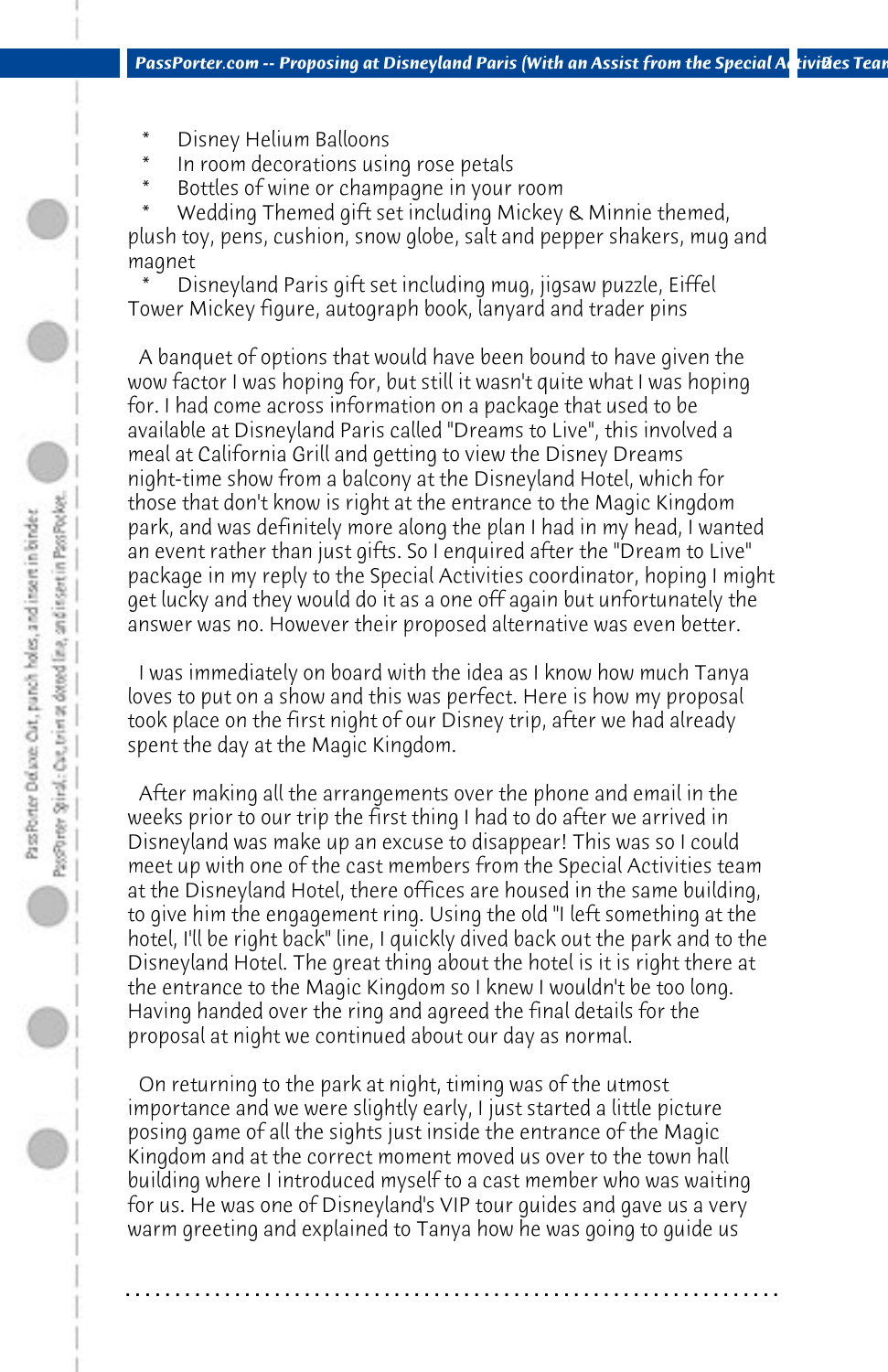down Main Street and get us a very good spot from which to watch the Dreams show. He had very insightful knowledge of all manner of Disney trivia that he shared with us as we made our way down Main Street past and past all the crowds to a special roped off entrance that we got lead down and which takes your to the special VIP viewing area right in front of the bridge over to Sleeping Beauty's castle.

 So there we were with the best view in the house and just before Dreams was due to start, at the five minute mark as I had been prepared for I asked our guide if he wouldn't mind taking a photo of us in front of the castle. There in front of all the people gathered for the Dreams show I got down on my knee, and asked Tanya to marry me! As I was waiting for her response, an enthusiastic YES to cheers and applause from the crowd, another couple of cast members had stuck up and where carrying her engagement ring on a velvet cushion, suspiciously similar to that which held a certain glass slipper. Along with the ring they also gave us a bag with a Mickey and Minnie Wedding cushion and a gorgeous bouquet of roses.

 So there we sat a newly engaged couple in the middle of the Magic Kingdom as the magic of Disney Dreams played out on the castle in front of us, and it felt like we were the only two people there.

 A perfect place to end, however I cannot as I have still more to tell. For you see I neglected to mention something which had happened earlier in the day upon our arrival at our hotel. We were staying at the Newport Bay and so had gone straight there once we arrive at the Disney Park area so we could leave our bags. As we were standing in the queue just about to proceed to the check in desk, when I gave the cast member my booking reference we were duly escorted out of the queue and directed to take a seat in the Compass Club reception. This Compass Club in the premium room offering at the Newport bay and includes larger rooms and access to a private lounge for breakfast and snacks. Why we were directed here was nothing of my doing but had clearly been the work of the Special Activities team. So there we sat in the incredibly well decorated reception area, like the rest of the Newport Bay, was themed nautical style.We were checked in by one of the nicest cast members I have ever met who never let slip about my evenings plan but promised that we would love the room.

We weren $\&\#39$ ; t able to see the room in the morning but upon our return we headed up and walked into what I can only imagine is the best room in the hotel, the Honeymoon Suite. It contained a corridor which lead into a rounded open plan bedroom looking out onto Lake Disney and came complete with a curtained bed, a sofa and arm chairs with a coffee table, a dining table and four chairs and a jet streamed bath. It

**. . . . . . . . . . . . . . . . . . . . . . . . . . . . . . . . . . . . . . . . . . . . . . . . . . . . . . . . . . . . . . . . . .**